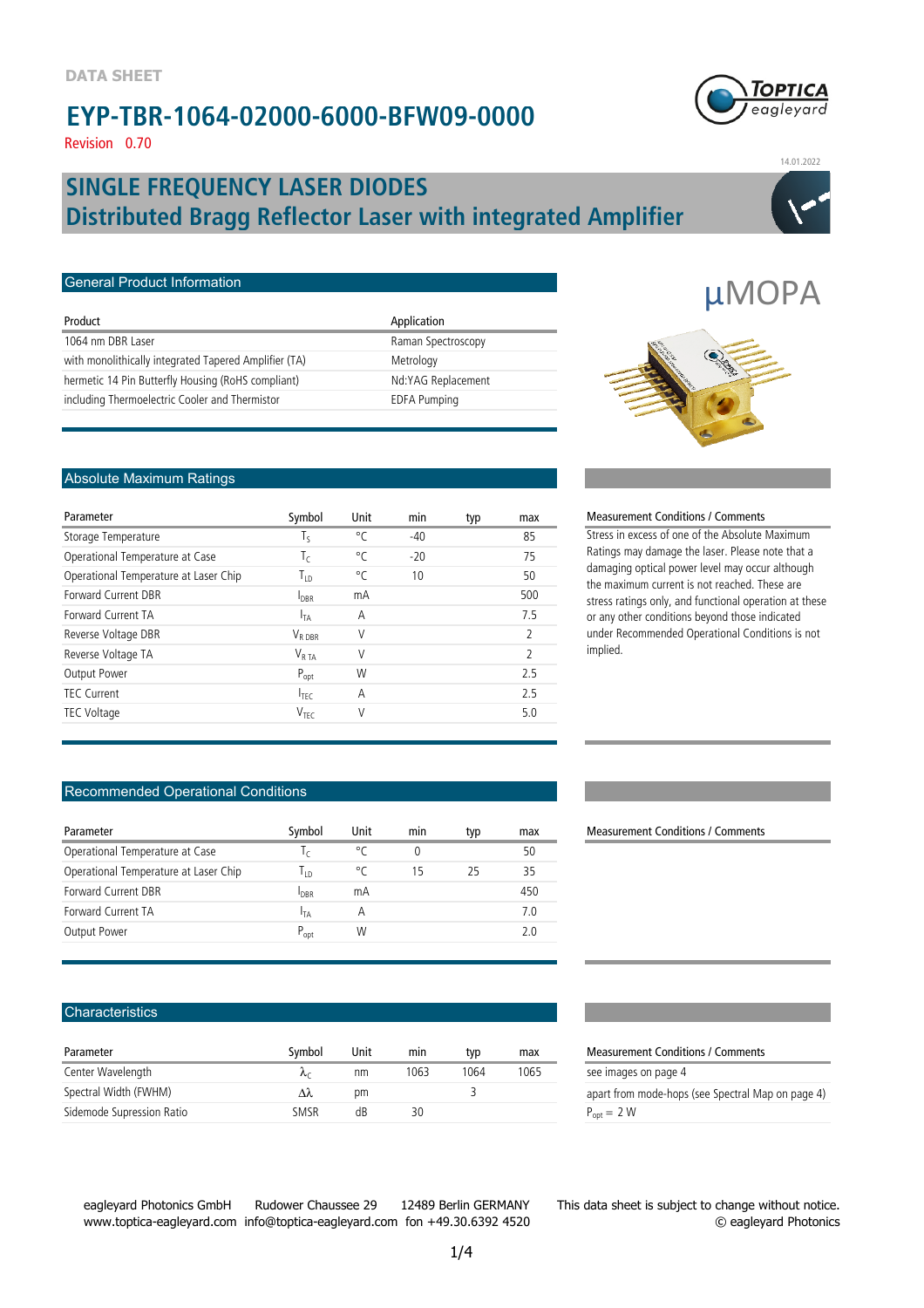Revision 0.70

### **Distributed Bragg Reflector Laser with integrated Amplifier SINGLE FREQUENCY LASER DIODES**

| <b>Characteristics</b>                                                                | cont'd         |
|---------------------------------------------------------------------------------------|----------------|
| Parameter<br>Symbol<br>Unit<br>min<br>typ                                             | Measure<br>max |
| Temperature Coefficient of Wavelength<br>$d\lambda$ / dT<br>nm/K<br>0.08              |                |
| Current Coefficient of Wavelength<br>$d\lambda$ / $dl_{\text{DBR}}$<br>0.001<br>nm/mA | Laser For      |
| Current Coefficient of Wavelength<br>$d\lambda / dl_{TA}$<br>0.035<br>nm/A            | Laser For      |
| Laser Current @ $P_{opt} = 2.0 W$<br>A<br><b>I<sub>TA</sub></b>                       | 7.0            |
| Slope Efficiency<br>W/A<br>0.8<br>η                                                   | Amplifier      |
| Threshold Current<br>3<br>А<br>$I_{\text{th TA}}$                                     |                |
| $\overline{2}$<br>Divergence parallel (FWHM)<br>$\Theta_{\parallel}$<br>mrad          | parallel t     |
| 2<br>Divergence perpendicular (FWHM)<br>$\Theta_1$<br>mrad                            | perpendi       |
| Beam Diameter horizontal $(1/e^2)$<br>$d_{\parallel}$<br>1<br>mm                      | parallel t     |
| Beam Diameter vertical<br>1<br>$d_{\perp}$<br>$(1/e^2)$<br>mm                         | perpendi       |
| Degree of Polarization<br>$\%$<br>90<br><b>DOP</b>                                    | $P_{opt} = 2$  |

### **Measurement Conditions / Comments** Laser Forward Current DBR Laser Forward Current TA parallel to the base plate of the housing (see p. 3) perpendicular to base plate of the housing (see p. 3) parallel to the base plate of the housing (see p. 3) perpendicular to base plate of the housing (see p. 3)

#### Thermoelectric Cooler

| Parameter                              | Symbol           | Unit | mın | typ | max |
|----------------------------------------|------------------|------|-----|-----|-----|
| Current                                | $I_{\text{TEC}}$ | Α    |     |     | 75  |
| Voltage                                | U <sub>TFC</sub> |      |     |     | 5.0 |
| Power Dissipation (total loss at case) | $P_{loss}$       | W    |     | 10  |     |
| Temperature Difference                 |                  |      |     |     |     |

#### Thermistor (Standard NTC Type)

| Parameter                      | Symbol | Unit       | min | typ                      | max | <b>Measurement Conditions / Comments</b>                    |
|--------------------------------|--------|------------|-----|--------------------------|-----|-------------------------------------------------------------|
| Resistance                     | R      | k $\Omega$ |     | 10                       |     | $T_{10} = 25^{\circ} C$                                     |
| Beta Coefficient               |        |            |     | 3892                     |     | $R_1/R_2 = e^{\beta (1/T_1 - 1/T_2)}$ at $T_{1D} = 0^\circ$ |
| Steinhart & Hart Coefficient A |        |            |     | 1 1 2 9 3 x 1 0 $^{-3}$  |     | $1/T = A + B(ln R) + C(ln R)^3$                             |
| Steinhart & Hart Coefficient B | B      |            |     | $2.3410 \times 10^{-4}$  |     | T: temperature in Kelvin                                    |
| Steinhart & Hart Coefficient C |        |            |     | 87755 x 10 <sup>-8</sup> |     | $R$ : resistance at T in Ohm                                |
|                                |        |            |     |                          |     |                                                             |

#### $P_{\text{opt}} = 2 \text{ W}$ ,  $\Delta T = 20 \text{ K}$  $P_{opt} = 2 W$ , ΔT = 20 K  $P_{opt} = 2 W, \Delta T = 20 K$  $P_{opt} = 2 W$ ,  $\Delta T = |T \text{case} - TLD|$

Measurement Conditions / Comments

 $P_{opt} = 2 W$ ; E field parallel to the base plate

| Measurement Conditions / Comments                   |            |
|-----------------------------------------------------|------------|
| $T_{1D} = 25^{\circ} C$                             |            |
| $R_1/R_2 = e^{\beta (1/T_1 - 1/T_2)}$ at $T_{1D} =$ | 0° … 50° C |
| $1/T = A + B(ln R) + C(ln R)^3$                     |            |
| T: temperature in Kelvin                            |            |
| R: resistance at T in Ohm                           |            |



14.01.2022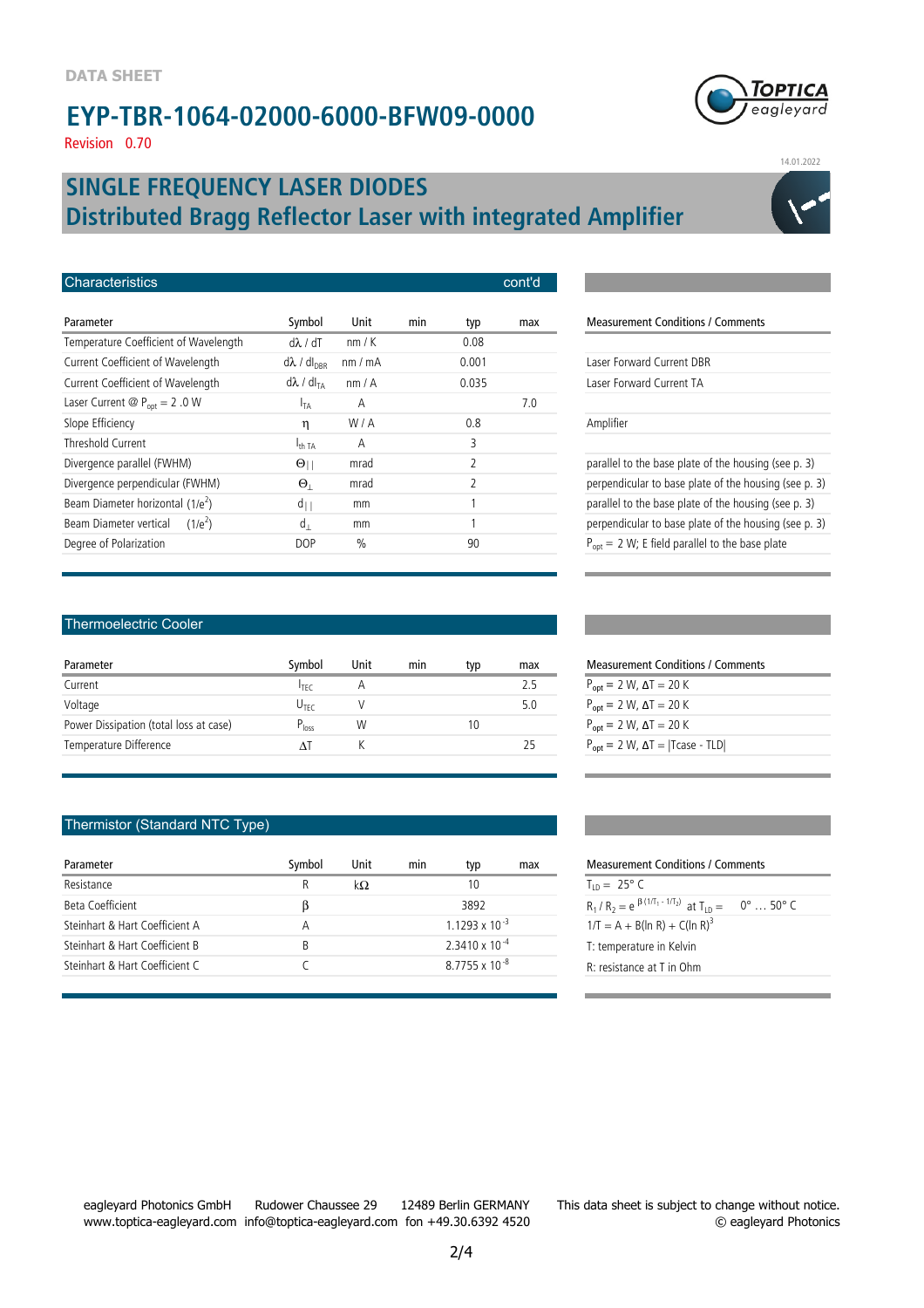**GPTICA** eagleyard

14.01.2022

Revision 0.70

### **Distributed Bragg Reflector Laser with integrated Amplifier SINGLE FREQUENCY LASER DIODES**

#### Pin Assignment

|   | Thermoelectric Cooler $(+)$   | 14 | Thermoelectric Cooler (-) |
|---|-------------------------------|----|---------------------------|
|   | Thermistor                    | 13 | Case                      |
|   | Thermistor                    | 12 | Amplifier (Anode)         |
| 4 | Laser and Amplifier (Cathode) | 11 | Amplifier (Anode)         |
|   | Laser and Amplifier (Cathode) | 10 | Amplifier (Anode)         |
| 6 | Laser and Amplifier (Cathode) | 9  | Amplifier (Anode)         |
|   | Laser and Amplifier (Cathode) | 8  | Laser (Anode)             |
|   |                               |    |                           |



#### Package Drawings







Caution. Excessive mechanical stress on the package can lead to a damage of the laser.

See instruction manual on www.eagleyard.com

eagleyard Photonics GmbH Rudower Chaussee 29 12489 Berlin GERMANY www.toptica-eagleyard.com info@toptica-eagleyard.com fon +49.30.6392 4520 This data sheet is subject to change without notice. © eagleyard Photonics